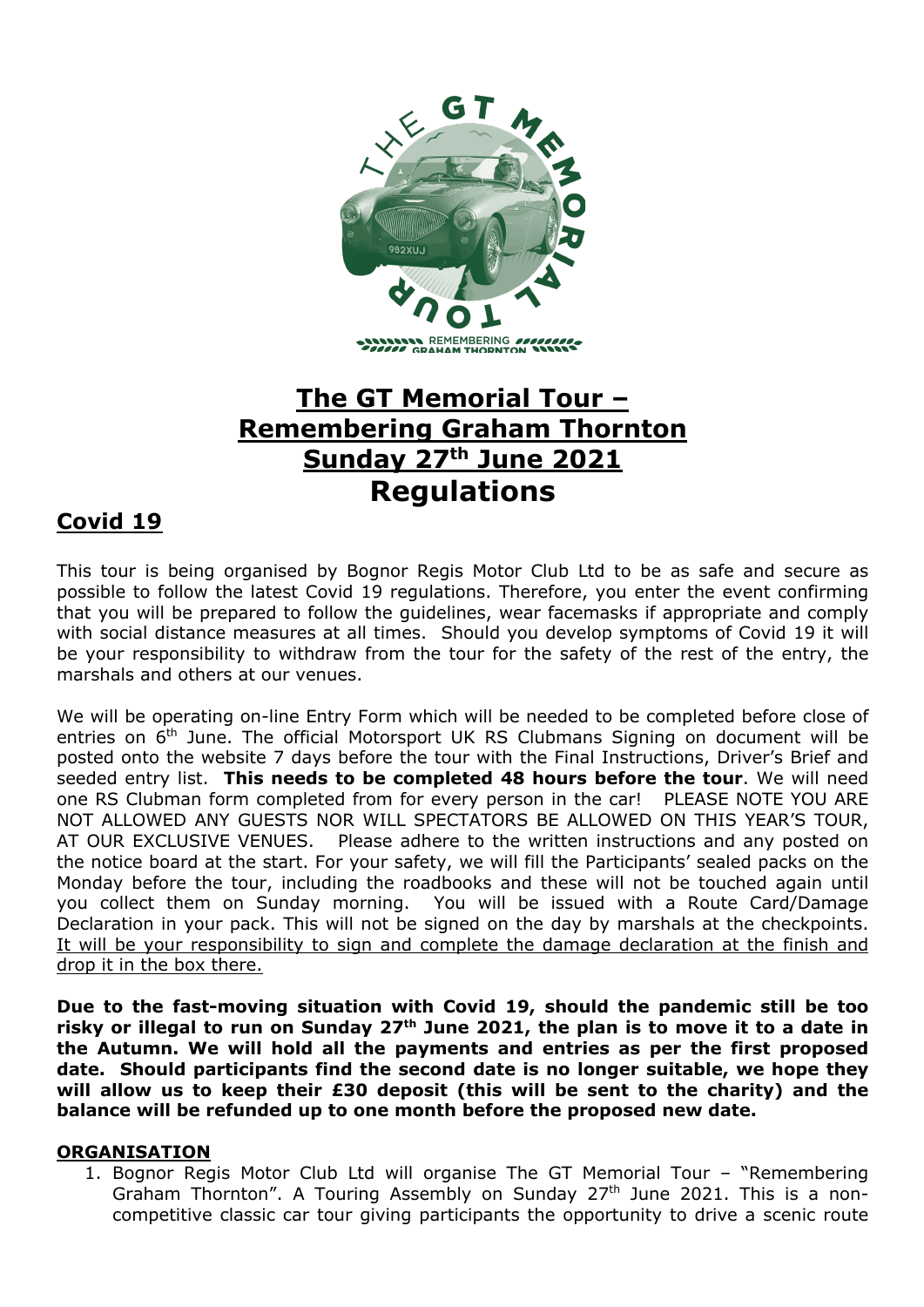and visit some interesting locations along the way. The primary aim is to raise as much as possible for Mesothelioma UK. The event is sponsored by Hamnton Construction.

The event will be held under a Certificate of Exemption issued by Motorsport UK, these Regulations and any written instructions that the Organisers may issue for the event. The event has no competitive element. A Competition Licence is not required for the event. Entrants do not need to be members of the organising Club or any other motoring organisation.

Motorsport UK Event Permit/Certificate of Exemption No: 120917 has been issued.

#### **ELIGIBILITY**

2. The event is open to four-wheeled road cars first registered before  $31<sup>st</sup>$  December 1989. Interesting later "future classics" will be accepted at the organiser's discretion.

#### **ENTRIES**

3. Entries open on  $20<sup>th</sup>$  March and close on  $8<sup>th</sup>$  June 2021. All entries must be made on the official on-line entry form and accompanied by the entry fee of **£120.00** for two people travelling in one car. Please add **£60.00** for each additional passenger. Please make your cheque payable to **Bognor Regis Motor Club Ltd**. See entry form for BAC payments which is the preferred method of payment please. Each entry will be acknowledged. **£12.50** per person from every entry fee will be donated to Mesothelioma UK.

The entry fee includes: One Tulip Roadbook giving a suggested route and optional prearranged venues to visit during the tour, One rigid Tour Plate and 2 window stickers. Breakfast roll with tea/coffee at our exclusive private start venue, Body Farm, Nutburn Road, North Baddersley SO52 9BG. Entry to our Bring your own picnic lunch venue and visit to Breamore Countryside Museum www.breamorehouse.com. (Please take your picnic litter home). During the afternoon there will be an exclusive visit to Duncan Hamilton Motors to view their Showroom of exceptional classic cars, many with motorsport history. The ladies of The Worthies WI will serve tea/coffee and cake. The finish will be back at the exclusive private location at Body Farm with kind permission from Peter and Mary Hall. There you will be served a delicious Beef Roast roll, by Matt's Hog Roast. There will be a small Commemorative Gift per crew member.

#### **Don't forget to bring your own picnic chairs. You may need them at all the venues as we intend spending the majority of the time outside. Please dress appropriately.**

The maximum number of cars on the event is 85. The minimum is 60. Should the above minimum figure not be reached, the organiser's reserve the right to cancel the event and entry fees will be refunded as per item 5. Cars will be seeded in age order with the oldest cars leaving first. If you wish to travel with friends let us know on the entry form.

#### **DOGS:**

4. Well behaved Dogs on leads will be allowed at **outdoor** venues only. You must pick up and dispose of poo responsibly at **ALL** venues to protect livestock! Owners are responsible for poo pick up and disposal off site in appropriate refuse collection bins.

#### **CANCELLATION OF ENTRY**

 5. The following cancellation fees will apply: Cancelling entry after taking a reserved place and before  $8<sup>th</sup>$  June 2021 – entry fee will be refunded less £12.50 donation per person for Mesothelioma UK & £5 administration fee to BRMC Ltd. Entry cancelled after  $8<sup>th</sup>$ June 2021 – **Sorry no refund**.

#### **ROUTE**

 6. The Start venue will be Body Farm, Nutburn Road, North Baddersley SO52 9BG. Map Ref:185 / 4010 2085. The first car will leave at 10.01am. The suggested route will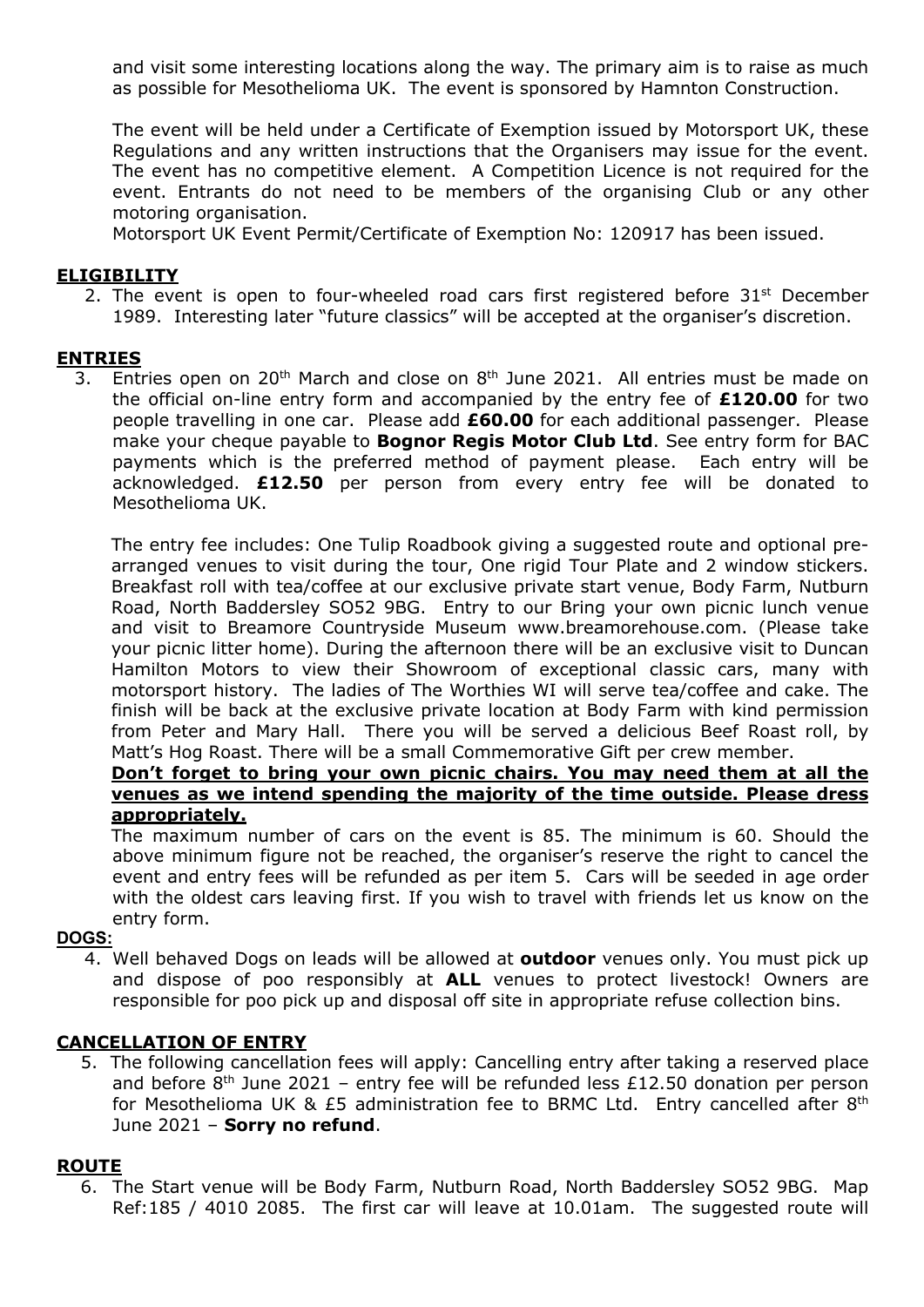cover approximately 100 miles in Hampshire and Dorset. The Finish will be back at Body Farm from approximately 17.00 first car.

- 7. The suggested route will be given in an easy to follow "Tulip" Road Book, which will be issued to entrants at the start of the event. Although not required to complete the suggested route, participants may like to follow their progress on Ordnance Survey 'Landranger' 1:50000 maps 184, 185 & 195 or may use a good quality up to date road atlas. A marked map will be available for you to copy at the start.
- 8. Route cards will be supplied but will not be signed. The venues will be open for specified periods, as shown in the Roadbook, giving adequate time to visit while during their opening times.

### **EVENT PHOTOGRAPHER**

 9. Tony Large will again be our official photographer on the event and photos will be available to purchase after the event via www.tonylarge.net

#### **TIMETABLE**

10. The timetable for the event will be as follows:

27th March 2021: Entries open on-line

19th June 2021: Signing-on opens online one week before the tour and needs to be completed before 25<sup>th</sup> June 2021

3<sup>rd</sup> June 2021: Any Postal entries and cheques should arrive by this date to allow for Covid 19 segregation.

8<sup>th</sup> June 2021: On-line entries close - No refund of entry fee

19<sup>th</sup> June 2021: Final Instructions will be posted online.

Sunday  $27<sup>th</sup>$  June 2021: 08.15 – 09.45. Arrival at venue, park up, collect pack and Breakfast rolls. There is a strict timetable to assist social distancing – please be on site by 09.45 at the very latest.

10.00: Any crew not present at the venue, may not be allowed to start and will forfeit their entry. 10.01: First car leaves the start at Body Farm with cars following at 1 minute intervals. 30 second starts may be used if considered appropriate.

17.00: Approximately first car due at the finish at Body Farm.

# **DOCUMENTATION**

 11. Cars/Entrants must arrive at the start between 08.15 - 09.45. Portaloos open from  $08.00 - 11.00$ .

All participants must ensure that they have a current MOT Certificate and Road Fund Licence (if needed) plus adequate insurance to enter the event for the vehicle entered. They will be required to confirm a declaration to this effect on the on-line entry form by 8<sup>th</sup> June 2021. Any nominated Drivers should hold a full UK Driving licence.

- 12. Any vehicle, which, in the opinion of the organisers, is deemed inappropriate or unsafe, will not be allowed to start. Cars must not display any advertising or carry any competition numbers on the doors, without prior permission from the organisers. Please ensure your vehicle is in a safe, clean and tidy condition. There will be no Scrutineering at the venue.
- 13. At Body Farm entrants collect their Tour Pack containing: Tour Plate, window stickers, Road Book and Route Check Card. They will also receive wrist bands for breakfast roll/coffee, Bring your own Picnic Lunch and visit to Breamore House Countryside Museum. Afternoon tea and cake will be served at Duncan Hamilton Motors. Roast beef roll (one each per person) at the finish. **Please note there will be no bar available. Please bring your own drinks and plastic glasses if you require anything.**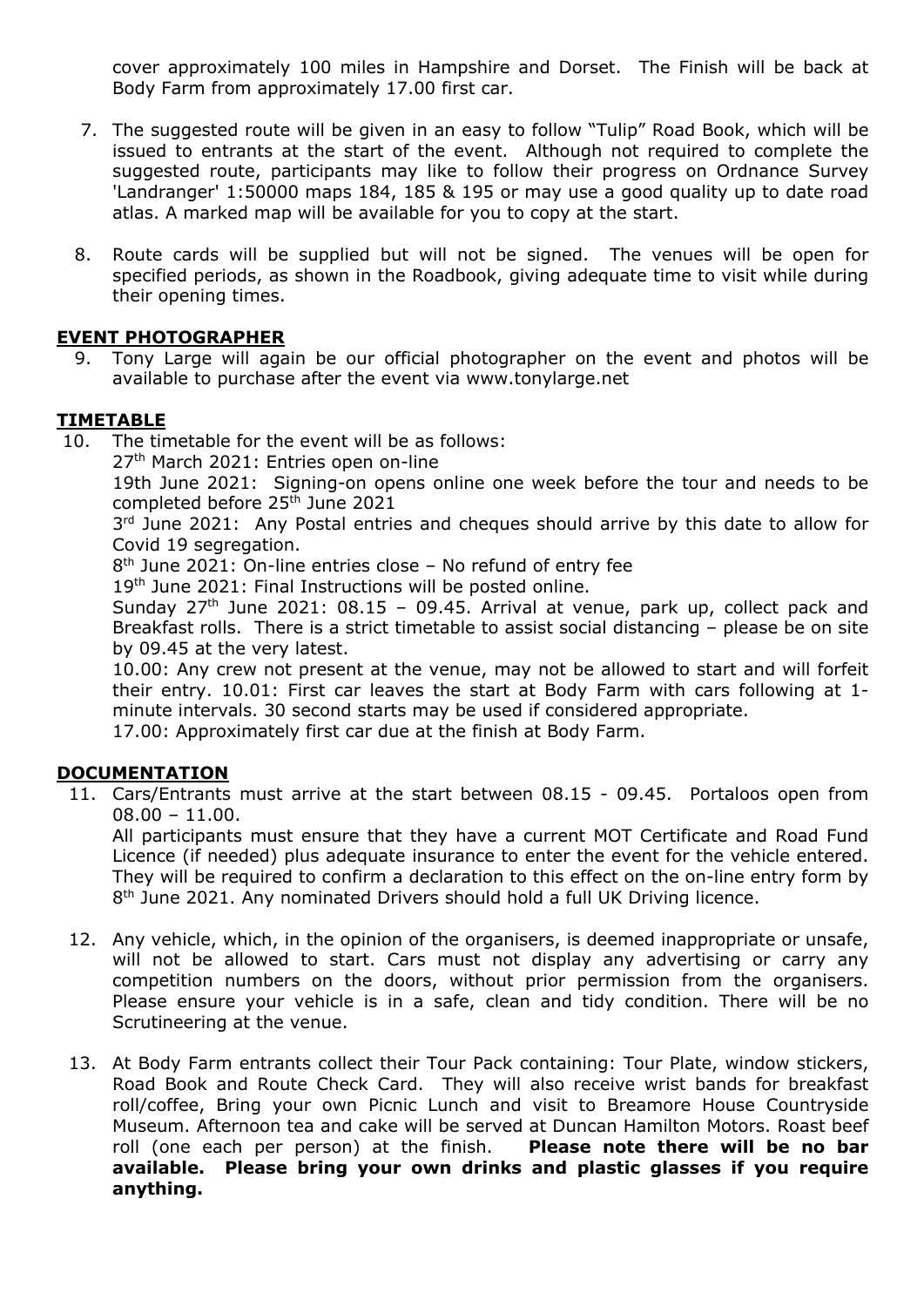# **OFFICIALS**

 14. Clerk of the Course/Secretary to the Meeting: Ali Green – Landline: (01243) 542674 email: alitherally@btinternet.com On the day Mobile: 07803 604453 Route Designer: Mick Briggs Covid Officer: Mark Saunders Entries Secretary to whom all postal entries & cheque payments must be sent: Mrs Jill Collings, 12 Brecon Avenue, East Cosham, Portsmouth, Hants, PO6 2AW Tel: 02392 325868 (before 21.00 hours please) or email: Jill Collings jocollings12@yahoo.co.uk Marshals: Members and friends of Bognor Regis Motor Club Ltd including CSMA (Sarum).

# **COMMEMORATIVE GIFT**

 15. There will be a small Commemorative Gift presented to all participants at the finish who enter the tour.

### **ACCOMMODATION**

 16. We have negotiated special rates at Chilworth Manor Hotel 2.3 miles from Body Farm for both Saturday  $26<sup>th</sup>$  and Sunday  $27<sup>th</sup>$  June. Chilworth Manor is situated in parkland and cars are not seen from the road. Availability is limited so book early to guarantee your chosen dates and rooms.

Rates are as follows and are per room per night:

£65.00 room only single or double occupancy

 £75.00 Bed and Breakfast single occupancy £85.00 Bed & Breakfast Double/Twin occupancy

 The rates are based on standard rooms – upgrades may be available from £20.00 per room per night. All rates inclusive of VAT and service. To book email: reservations@chilworth-manor.co.uk or ring 02380 76 3015 and quote GA000148

Participants are accountable to guarantee and pay their hotel accounts. The hotel will honour a two-week cancellation on any rooms booked. Should the event be postponed due to Covid the hotel will allow postponement of those individual reservations to a future date within 12 months and subject to availability.

#### **ADDITIONALLY**

- 17. Participants will be identified by a rigid tour plate, which will be supplied by the organisers. This must be displayed in a prominent forward facing flat position on the front of the vehicle, cable ties will be provided.
- 18. All marshals are deemed to be judges of fact regarding driving standards, or lack of respect in relation to maintaining social distancing. You may be excluded and your road book retained for inconsiderate driving, or breach of social distancing, be warned! Please drive responsibly, respecting the road conditions and other road users, our marshals and the staff at our venues, ramblers, dog walkers, horses and cyclists.
- 19. Chilworth Manor Hotel have donated a one-night Dinner, Bed and Breakfast stay for 2 adults including the use of their Leisure facilities. Entry to this will be via on-line entry form – tickets are £5 each and all money received will be donated to Mesothelioma UK.

We hope you enjoy your day's Motoring and help us to raise plenty of funds for Mesothelioma UK Charity No: 1177039

#### **PRIVACY POLICY**:

 20. By entering this event you have given us permission to hold your contact information. This will only be used to advise you of this event and future events where BRMC is involved and you may find of interest. Or, importantly, for use in Track and Trace regarding Covid 19. Your details will not be shared or sold by either BRMC, Tony Large our official photographer or Tony Michaels the provider of on-line services.